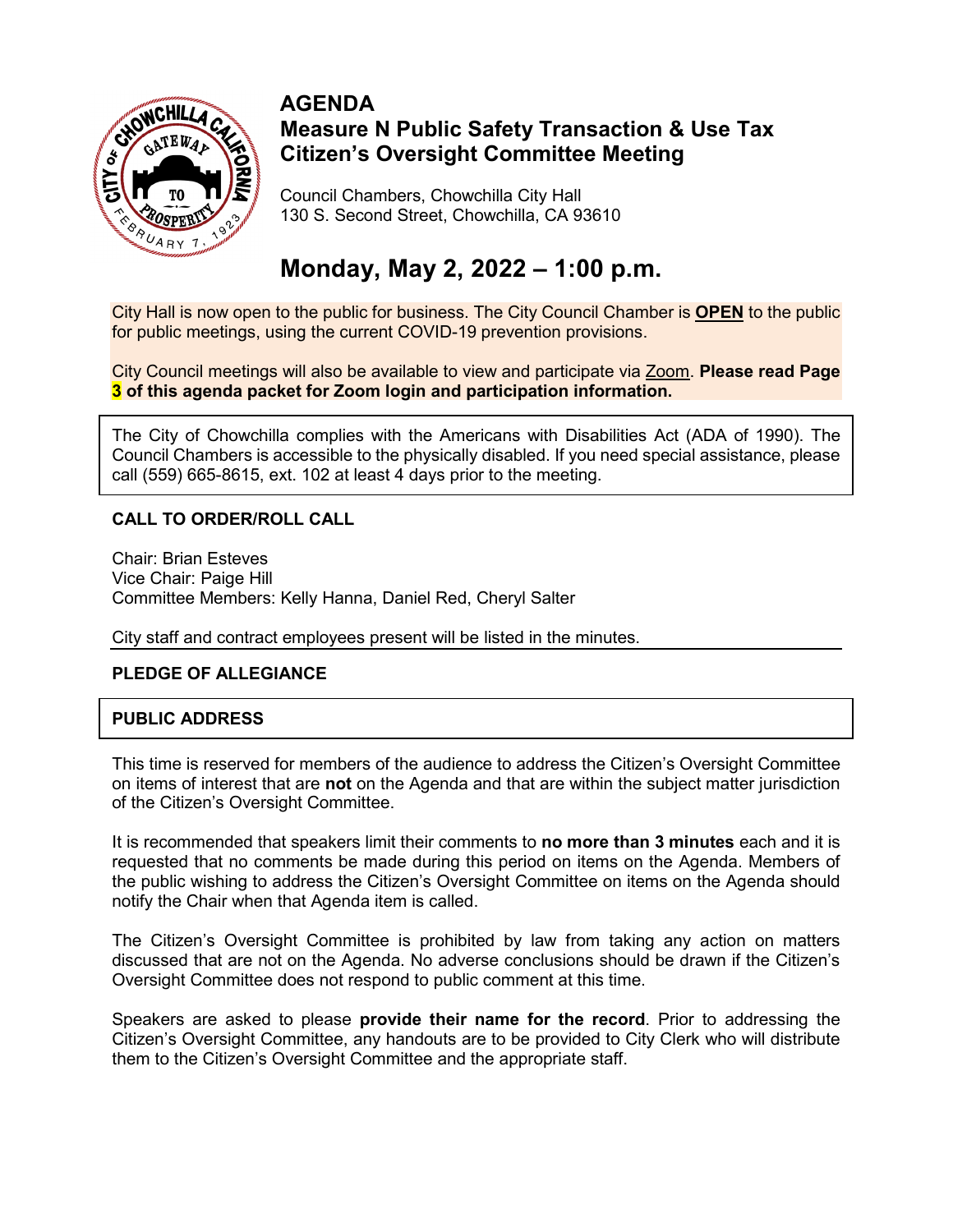#### <span id="page-1-0"></span>**CONSENT CALENDAR Section 1**

All items listed under Consent Calendar are considered to be routine and will be enacted by one motion. For discussion of any Consent Item, it will be made a part of the Agenda at the request of any member of the Committee or any person in the audience.

#### **1.1 Approval of the July 29, 2021 Measure N Public Safety Transaction & Use Tax [Citizen's Oversight Committee Meeting Minutes \(McClendon\)](#page-3-0)**

**NEW BUSINESS Section 2**

- **2.1 [Mid-Year Review of the Measure N 2021/2022](#page-4-0) Fiscal Year Budget (Pruett)**
- **2.2 [Measure N Public Safety Transaction and Use Tax Citizen's Oversight Committee](#page-6-0)  Chair and Vice Chair Election (McClendon)**

#### **ADJOURNMENT**

I, Joann McClendon, CMC, City Clerk, do hereby declare under penalty of perjury that the foregoing agenda was posted at Chowchilla City Hall, 130 S Second Street, Chowchilla, CA and made available for public review on this 29th day of April, 2022 at or before 1:00pm.

Joann McClendon, CMC Date: 2022.04.29 12:29:36 -07'00'Digitally signed by Joann McClendon, CMC

Joann McClendon, CMC, City Clerk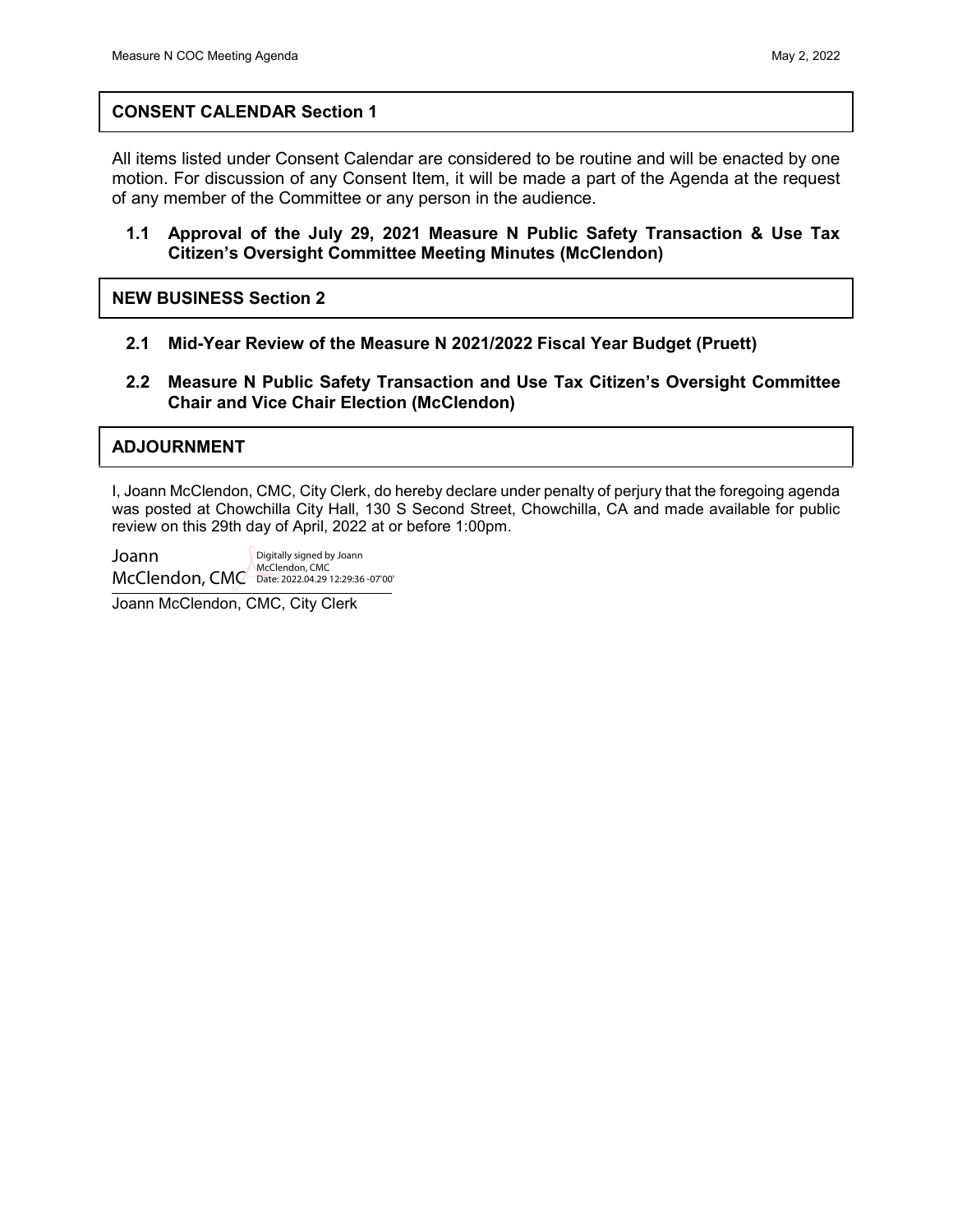# **\*SPECIAL NOTICE REGARDING PUBLIC PARTICIPATION DUE TO COVID-19\***

## **Public meetings are still open to the public to attend in-person. However, if you wish to attend remotely, please read the message below.**

Consistent with AB 361 and Government Code section 54953, this meeting will be held remotely. Members of the public may access the meeting using the following information:

# **Zoom login instructions**

# **Use the following url to start Zoom:**

[https://us06web.zoom.us/j/86708471621?pwd=azJNUTNzNHhJYjVoYUVKRTBVM](https://us06web.zoom.us/j/86708471621?pwd=azJNUTNzNHhJYjVoYUVKRTBVMUZCdz09) [UZCdz09](https://us06web.zoom.us/j/86708471621?pwd=azJNUTNzNHhJYjVoYUVKRTBVMUZCdz09)

**----------------------------------------------------------------------------------------------------**

# **Passcode: 09 22 05**

**To participate by phone, dial: 1-877-853-5247**

**Webinar ID: 867 0847 1621**

**Passcode: 09 22 05**

Staff highly recommends that participants log into Zoom 15 minutes before the meeting begins to perform an audio check and to make sure you have optimal internet connection.

# **Options to participate / view / and listen to the meeting:**

- **If you wish to speak on an item using the Zoom platform on your computer/laptop or smart phone**, please use the "raise hand" icon and you will be unmuted when it is your turn to speak. Please provide your name when unmuted. You will be able to speak to the Committee for up to 3 minutes.
- **If you are calling in to the meeting only (no camera/video) and you wish to make a comment,** press \*9 to "raise your hand" and \*6 to unmute yourself.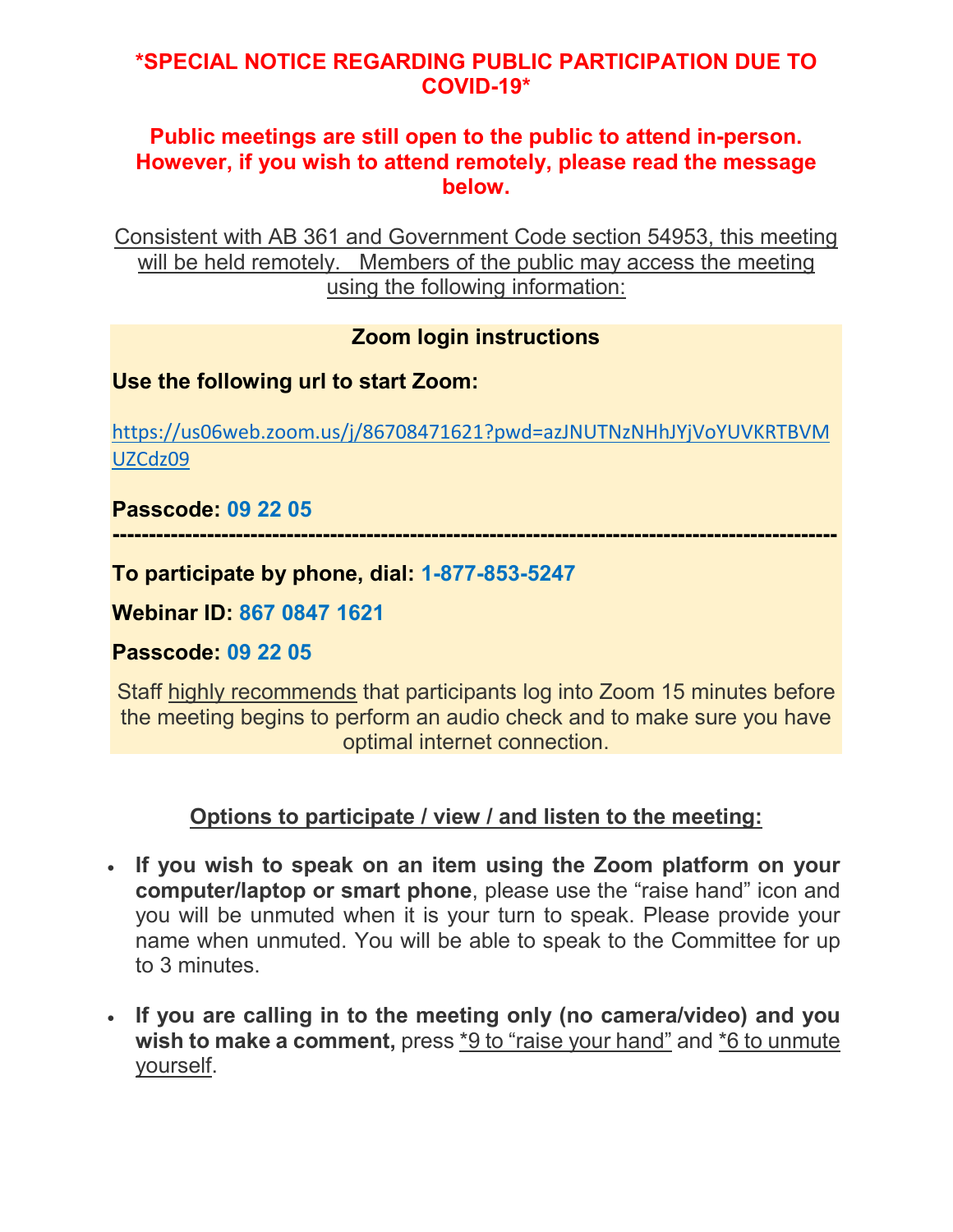<span id="page-3-0"></span>

### **MINUTES Measure N Public Safety Transaction & Use**

**Item 1.1**

CLICK HERE [TO RETURN TO](#page-1-0) THE AGENDA

### **Citizen's Oversight Committee Meeting**

Council Chambers, Chowchilla City Hall 130 S. Second Street, Chowchilla, CA 93610

# **Thursday, July 29, 2021 - 3:00 p.m.**

**CALL TO ORDER/ROLL CALL: 3:22 PM** Chair: Brian Esteves Vice Chair: Paige Hill Committee Members: Kelly Hanna, Daniel Red, Cheryl Salter

**City staff and contract employees present:** City Administrator Rod Pruett, City Attorney Mary Lerner, Commander Jeff Palmer, Police Chief David A. Riviere, Jr., Fire Chief Fred Gaumnitz, City Clerk Joann McClendon

### **PLEDGE OF ALLEGIANCE**

### **PUBLIC ADDRESS**

None.

### **CONSENT CALENDAR Section 1**

**1.1 Approval of the April 1, 2021 Measure N Public Safety Transaction & Use Tax Citizen's Oversight Committee Meeting Minutes (McClendon)**

Motion by Committee Member Hill, Seconded by Committee Member Red to Approve the Consent Calendar as Presented. Motion passed unanimously by roll call vote.

#### **NEW BUSINESS Section 2**

#### **2.1 Approval of the Annual Measure N 2021/2022 Fiscal Year Budget Report (Pruett)**

Motion by Committee Member Hill, Seconded by Committee Member Red to Approve the Measure N 2021/2022 Fiscal Year Budget Report. Motion passed unanimously by roll call vote.

#### **ADJOURNMENT**

Committee Chair Esteves Adjourned the Thursday, July 29, 2021 Measure N Citizens Oversight Committee Meeting at 3:46 PM.

ATTEST: APPROVED: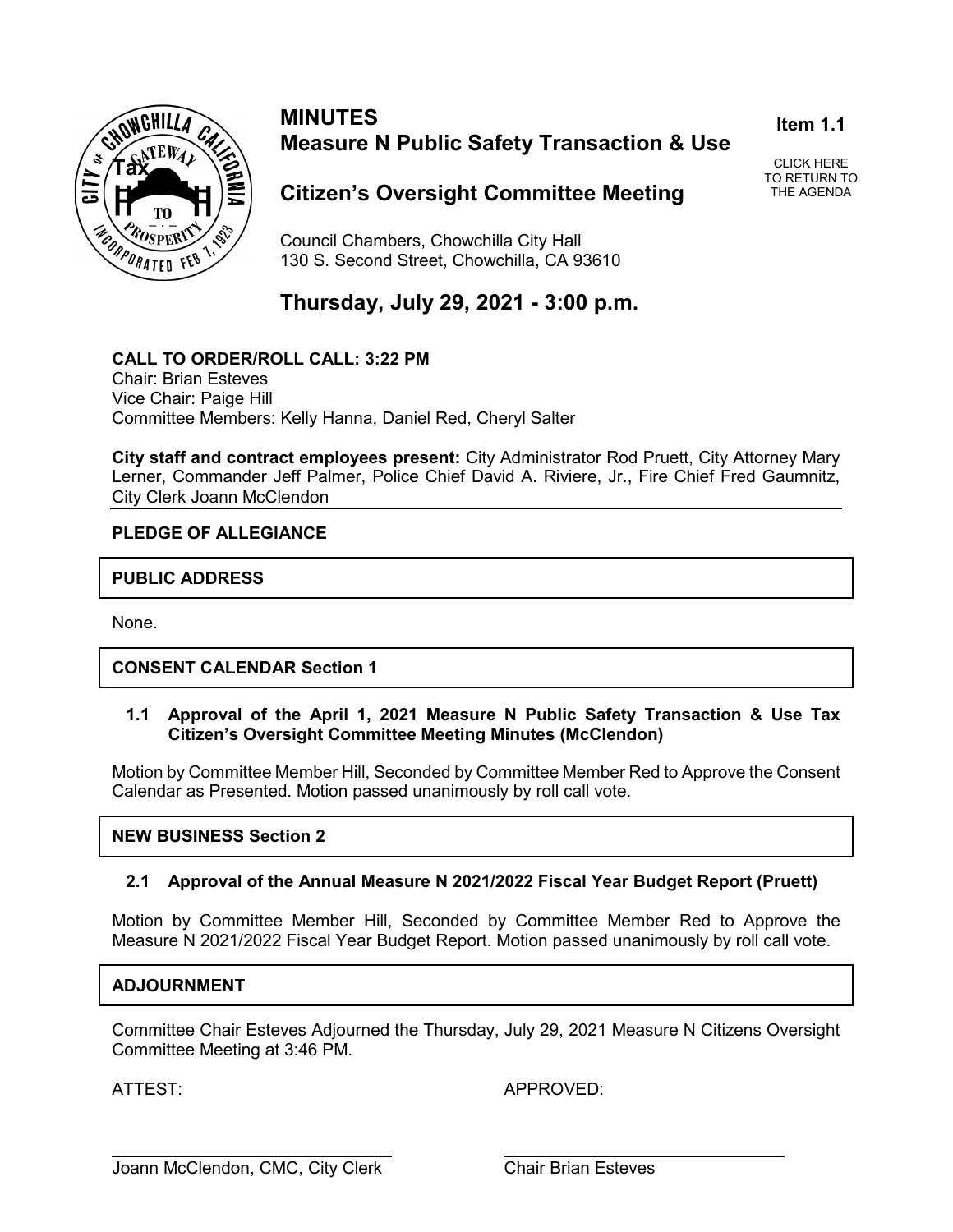<span id="page-4-0"></span>

#### **Item 2.1**

CLICK HERE [TO RETURN TO](#page-1-0) THE AGENDA

REPORT TO THE MEASURE N PUBLIC SAFETY TRANSACTION & USE TAX CITIZEN'S OVERSIGHT COMMITTEE

Meeting of: May 2, 2022

| <b>AGENDA SECTION:</b>                     | <b>New Business</b>                                                                          |                                      |  |  |  |
|--------------------------------------------|----------------------------------------------------------------------------------------------|--------------------------------------|--|--|--|
| <b>SUBJECT:</b>                            | A Mid-Year Review of Measure N FY 21/22 Budget                                               |                                      |  |  |  |
| <b>PREPARED BY:</b>                        | Kerri Williams, Finance Director                                                             |                                      |  |  |  |
| <b>ATTACHMENTS:</b>                        | Original FY 21/22 Measure N Expenditure Plan<br>Mid-Year FY 21/22 Measure N Expenditure Plan |                                      |  |  |  |
| <b>REVIEWED BY</b><br><b>ADMINISTRATOR</b> | <b>REVIEWED BY</b><br>ATTORNEY                                                               | <b>REVIEWED BY</b><br><b>FINANCE</b> |  |  |  |

### **RECOMMENDATION:**

That the Oversight Committee accept the Measure N FY 21/22 Mid-Year Budget presentation.

#### **BACKGROUND:**

In November 2018, Measure N was approved by the voters. The Measure is a 1% district tax add-on to the regular sales tax amount and was approved for eight years. It took effect on April 1, 2019. As a result of this Measure passing, an Oversight Committee was created to review the expenditures annually.

Every year the Oversight Board is provided the opportunity to review the Budget and the Mid-Year Budget.

#### **REASON FOR RECOMMENDATION:**

This is just a presentation and no action is needed.

#### **FISCAL IMPACT:**

The City can expect a significant increase compared to the prior year. Original estimates for Year 3 Sales tax was 1,415,615 the actual now anticipated is 2,388,500.

#### **ALTERNATIVES:**

N/A

#### **ACTIONS FOLLOWING APPROVAL:**

None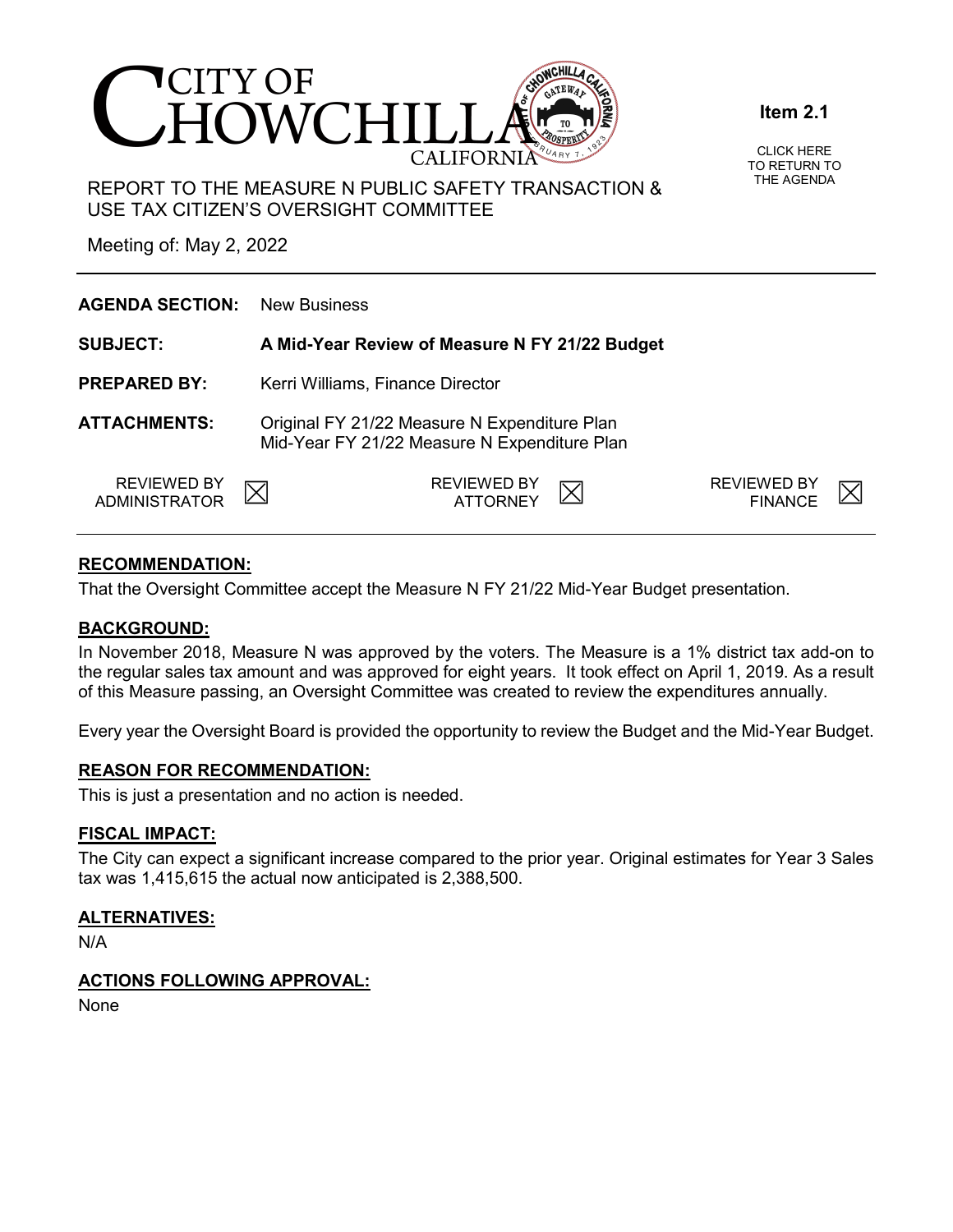|                                    |                 | FY 21/22 Mid-            | FY 21/22      |                          |
|------------------------------------|-----------------|--------------------------|---------------|--------------------------|
|                                    | FY 21/22        | Year Budget              | Mid-Year      |                          |
|                                    | Original Budget | Adjustments              | <b>Budget</b> | Difference               |
| <b>REVENUES</b>                    |                 |                          |               |                          |
| Sales Tax                          | 2,058,158       | 330,342                  | 2,388,500     | 330,342                  |
| <b>Investment Earnings</b>         | 11,437          |                          | 11,437        |                          |
| Transfer In-ARPA                   |                 | 26,250                   | 26,250        | 26,250                   |
| Estimated Balance from 20/21       | 2,397,444       | 728,853                  | 3,126,297     | 728,853                  |
| <b>Total Available Funds</b>       | 4,467,039       | 1,085,445                | 5,552,484     | 1,085,445                |
| <b>EXPENDITURES</b>                |                 |                          |               |                          |
| <b>POLICE</b>                      |                 |                          |               |                          |
| Personnel & T/O for Existing Staff | 568,661         | 237,291                  | 805,952       | 237,291                  |
| Equipment & Other                  | 90,320          | (2, 286)                 | 88,034        | (2, 286)                 |
| <b>Capital Needs</b>               | 1,143,000       | 250,000                  | 1,393,000     | 250,000                  |
| <b>Total Police</b>                | 1,801,981       | 485,005                  | 2,286,986     | 485,005                  |
| <b>FIRE</b>                        |                 |                          |               |                          |
| Personnel                          | 127,054         | 220                      | 127,274       | 220                      |
| Equipment & Other                  | 138,184         | 1,361                    | 139,545       | 1,361                    |
| <b>Capital Needs</b>               | 1,404,589       | $\overline{\phantom{a}}$ | 1,404,589     | $\overline{\phantom{a}}$ |
| <b>Total Fire</b>                  | 1,669,827       | 1,581                    | 1,671,408     | 1,581                    |
| <b>TOTAL EXPENSES</b>              | 3,471,808       | 486,586                  | 3,958,394     | 486,586                  |
| <b>Estimated Balance for 21/22</b> | 995,231         | 598,859                  | 1,594,090     | 598,859                  |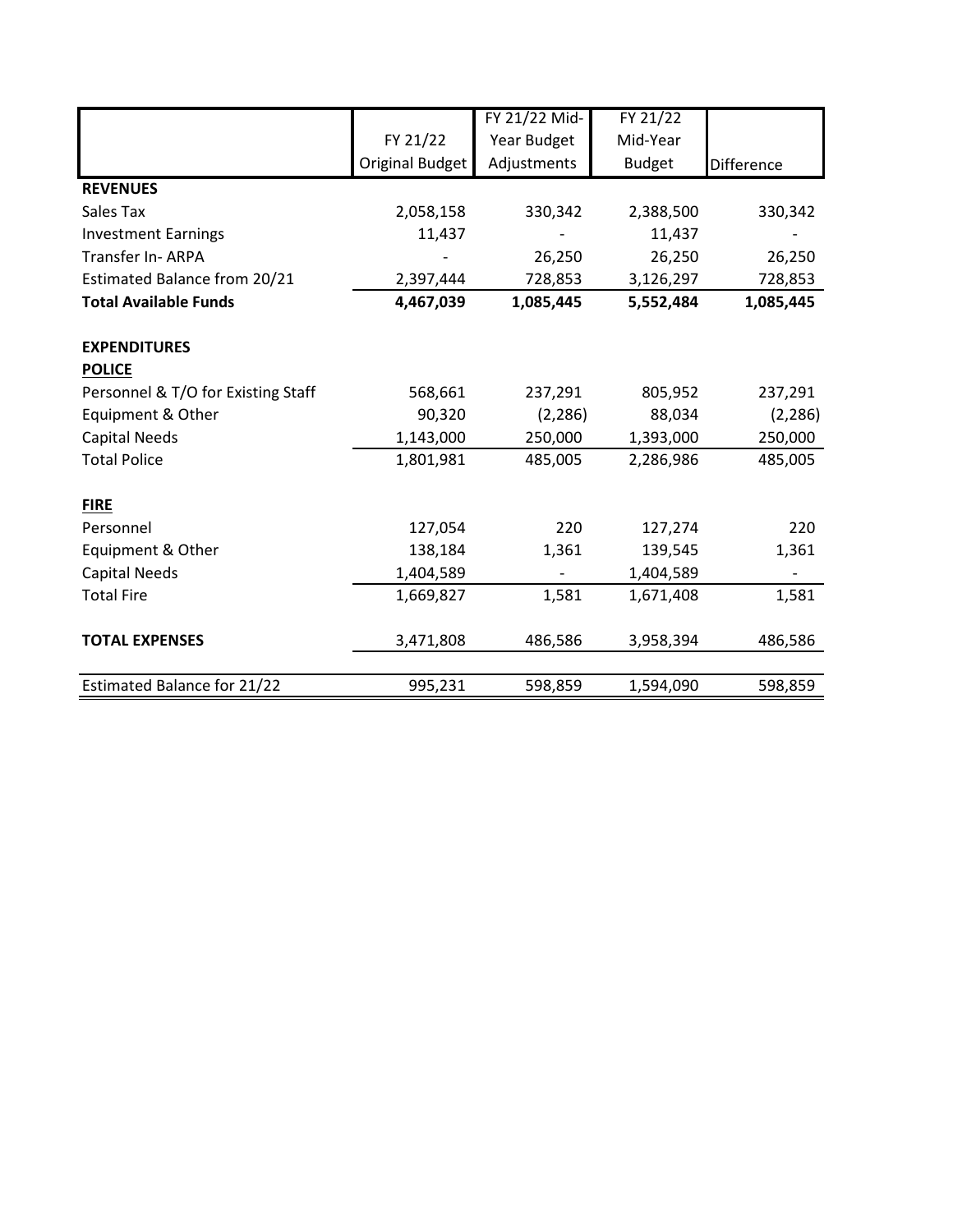<span id="page-6-0"></span>

#### **Item 2.2**

CLICK HERE [TO RETURN TO](#page-1-0) THE AGENDA

REPORT TO THE MEASURE N PUBLIC SAFETY TRANSACTION & USE TAX CITIZEN'S OVERSIGHT COMMITTEE

Meeting of: May 2, 2022

| <b>AGENDA SECTION:</b>       | <b>New Business</b>                                                                                 |                         |  |                                      |  |  |  |  |
|------------------------------|-----------------------------------------------------------------------------------------------------|-------------------------|--|--------------------------------------|--|--|--|--|
| <b>SUBJECT:</b>              | Measure N Citizen's Oversight Committee Reorganization – Election of<br><b>Chair and Vice Chair</b> |                         |  |                                      |  |  |  |  |
| <b>PREPARED BY:</b>          | Joann McClendon, City Clerk                                                                         |                         |  |                                      |  |  |  |  |
| REVIEWED BY<br>ADMINISTRATOR |                                                                                                     | REVIEWED BY<br>ATTORNEY |  | <b>REVIEWED BY</b><br><b>FINANCE</b> |  |  |  |  |

### **RECOMMENDATION:**

Staff recommends that the election of the Chair and Vice Chair be held.

#### **HISTORY / BACKGROUND:**

On July 24, 2018 the Chowchilla City Council approved a resolution ordering submittal of a measure to adopt a special tax to the voters of the City on the November 6, 2018 election ballot.

On December 11, 2018, the City Council adopted Ordinance No. 493-18 adding Chapter 3.13 to the Chowchilla Municipal Code imposing a public safety transaction and use tax. Within the ordinance, under Section 3.13.120 D, states that a Citizen's Oversight Committee "Each January at its first meeting … shall elect from its membership a chair and vice chair. The officers shall hold office for the calendar year in which they are elected and until their successors are elected and sworn into office.".

Although a meeting was not held in January, it is time for the election of the Chair and Vice Chair.

#### Reorganization Procedure:

The City Clerk holds the election for the Chair. This process includes the following:

- 1) The City Clerk declares that the nominations are open for the position of Chair.
- 2) The City Clerk accepts nomination(s) from the Committee Members. You may nominate more than one person for a position and you may nominate yourself for a position.
- 3) When there are no further nomination(s), the City Clerk will close the nominations and take a roll call vote.
- 4) If there is more than one nomination, a vote will be taken in last name alphabetical order of the nominations.

You may vote for more than one person for the position. The Chair is elected by majority vote, three (3) votes.

If a tie occurs there will be a runoff vote. If more than one person is nominated, and during the roll call vote the first nomination receives the majority vote the election is complete. Following the vote(s), the City Clerk declares that Chair elected.